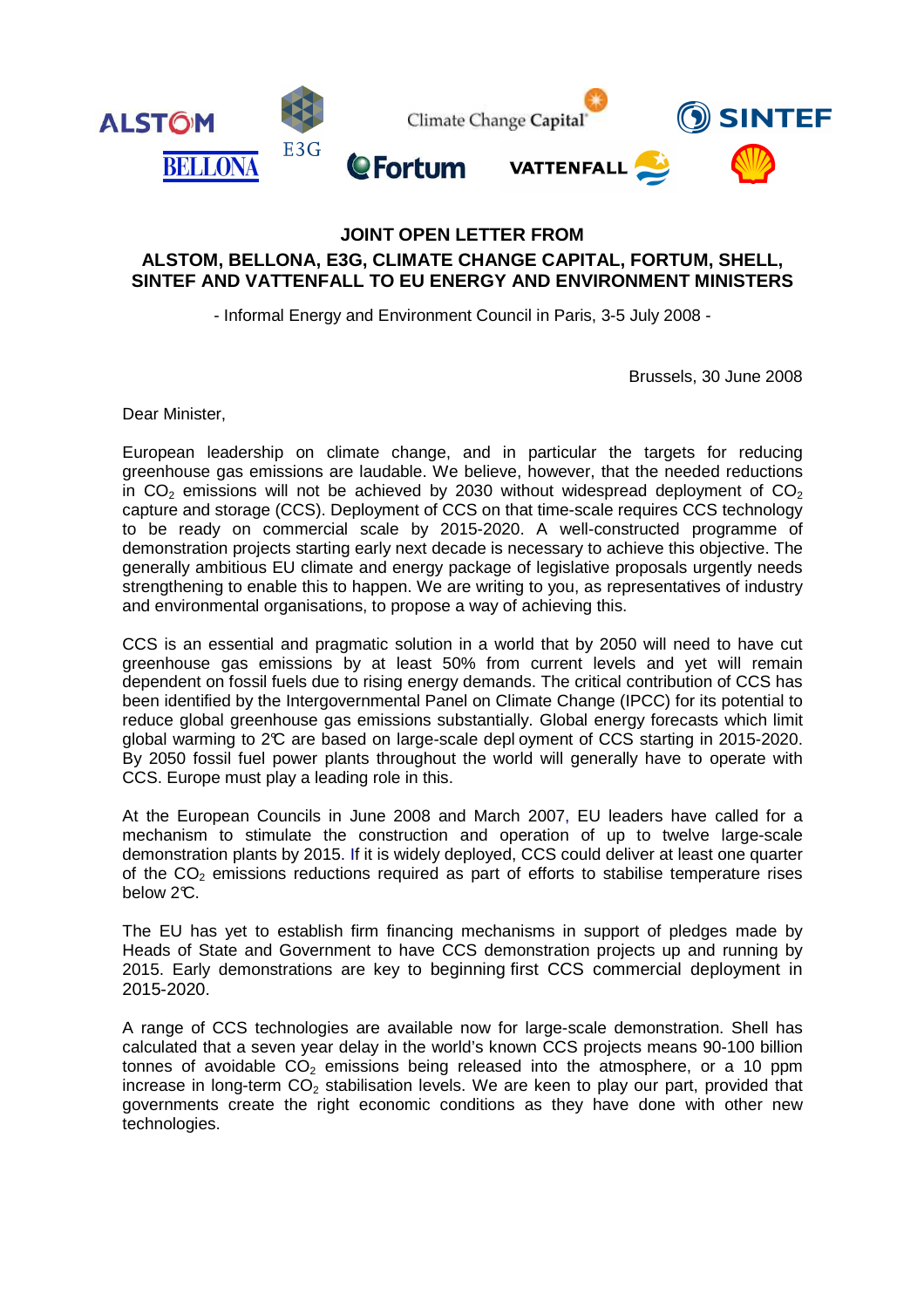The proposed Directives on Geological Storage of  $CO<sub>2</sub>$  and on Emissions Trading provide a unique opportunity to devise a framework for funding that must not be missed, as has been pointed out in European Parliament discussions. We jointly call for urgent decisions by the EU institutions to support a transitional project demonstration mechanism whereby industrial actors operating CCS demonstration projects would obtain allowances for the full chain of capture, transport and verified storage of  $CO<sub>2</sub>$  that would be traded in the EU ETS. Where appropriate, this mechanism could be complemented by direct investment aid in line with Community rules on State Aid.

Such a mechanism should be time- and volume-limited, transparent, competitive, and market-based and be part of a roadmap to mass CCS deployment in Europe. A new project support mechanism for large-scale CCS demonstration must build on clear rules for liability and safety of storage, as defined by the proposed directive on geological storage of  $CO<sub>2</sub>$ . Our organisations would equally support any other EU-wide funding solutions that would allow early CCS demonstration.

By becoming a global first-mover on CCS and in line with its ambitious climate change commitments, Europe could become a world leader in what is likely to be seen as nothing short of a revolution in energy conversion.

For every day full-scale demonstration of CCS is delayed, we make the challenge of meeting our targets harder. The time to act is now.

Sincerely yours,

Joan MacNaughton, CB Senior Vice President, Power & Environmental Policies Alstom Power Systems

Nick Mabey Chief Executive E3G, Third Generation Environmentalism

Maria Paatero-Kaarnakari Senior Vice President, Corporate Strategy Fortum Corporation

Fraderic Hay

Frederic Hauge President The Bellona Foundation

Mark Woodall Chief Executive Officer Climate Change Capital

Graeme Sweeney Executive Vice President Future Fuels &  $CO<sub>2</sub>$ Shell International Petroleum Co Ltd